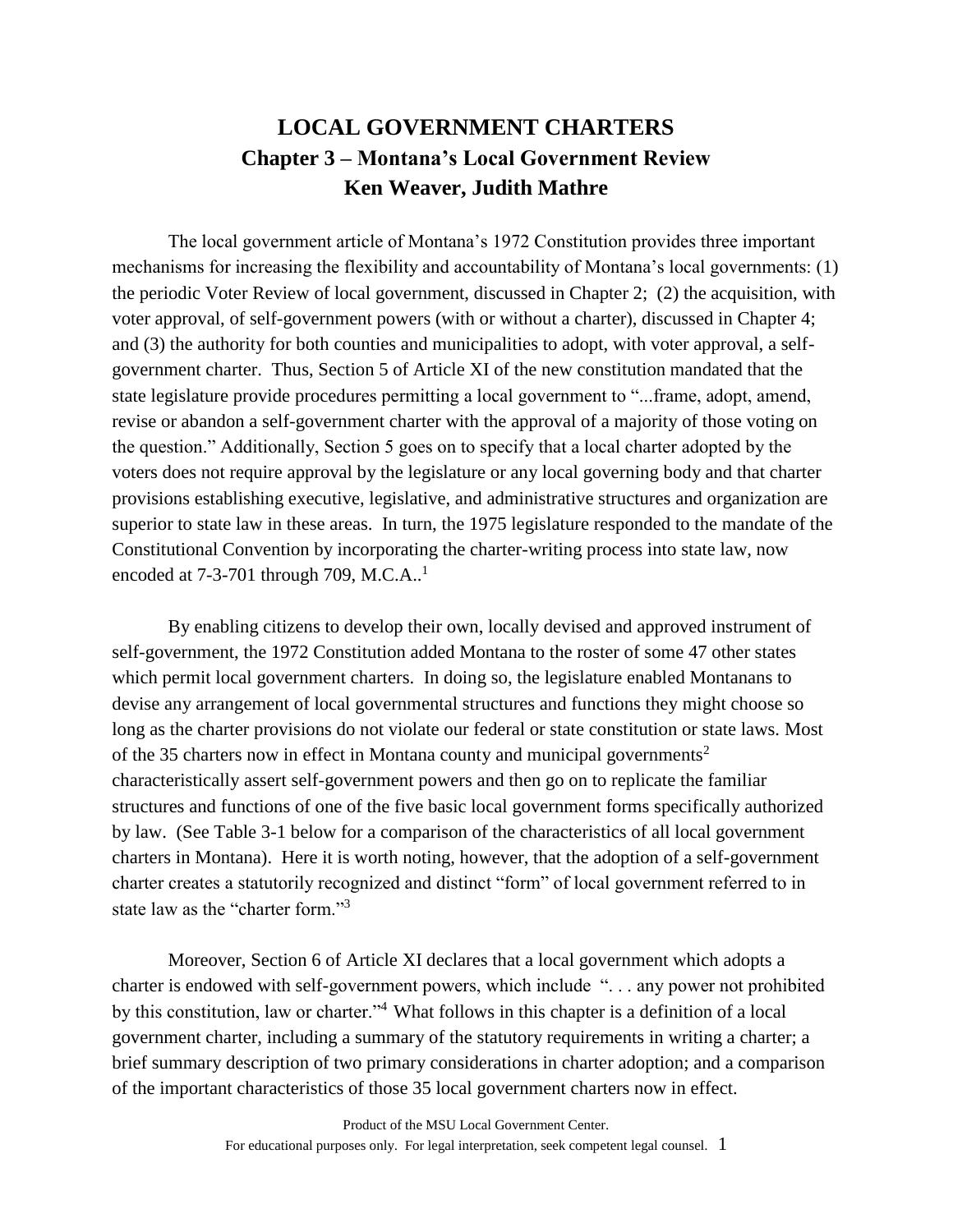## **Charter Defined**

Constitutional Convention Delegate Lucile Spear of Missoula provided her fellow delegates with a perfectly good functional definition of a local government charter during floor debate on the adoption of Article XI:

*There are two important elements in a local government charter, the structure or form of government and the powers of local government . . .*<sup>5</sup>

More generally, a charter is the local government equivalent of a state or national constitution, although it is of course subordinate to both. Ideally, a local government charter is a written document, approved by the voters within its jurisdiction, which defines the powers, structures, privileges, rights and duties of its local government and sets forth any limitations thereon.<sup>6</sup> In Montana, a charter is a voter-approved, written plan of government that *must*  include:<sup>7</sup>

- An elected legislative body (which may be called a commission or council) or shall provide for a legislative body comprised of all qualified electors (a town meeting form of government) and the legislative body is the "governing body." The charter must also specify the number of members of the elected governing body, the terms of office, whether elections are to be partisan or non-partisan, districted or at large, the grounds for removal from elected office and the method for filling any vacancies in elected office.

- An elected or appointed chief-executive (mayor, manager or plural executive); the term of office if an elected chief-executive (mayor) or at the pleasure of the governing body if an appointed chief-executive (manager); the powers and duties of the chief- executive and the grounds for removal from office. Alternatively, the charter may provide for a plural executive drawn from the legislative body, as in the case of the traditional elected commission form of county government.

- The date on which the charter shall take effect.

Beyond these essentials, a charter *may* specify:

- Any additional officers, departments, boards, commissions, agencies as may be desired;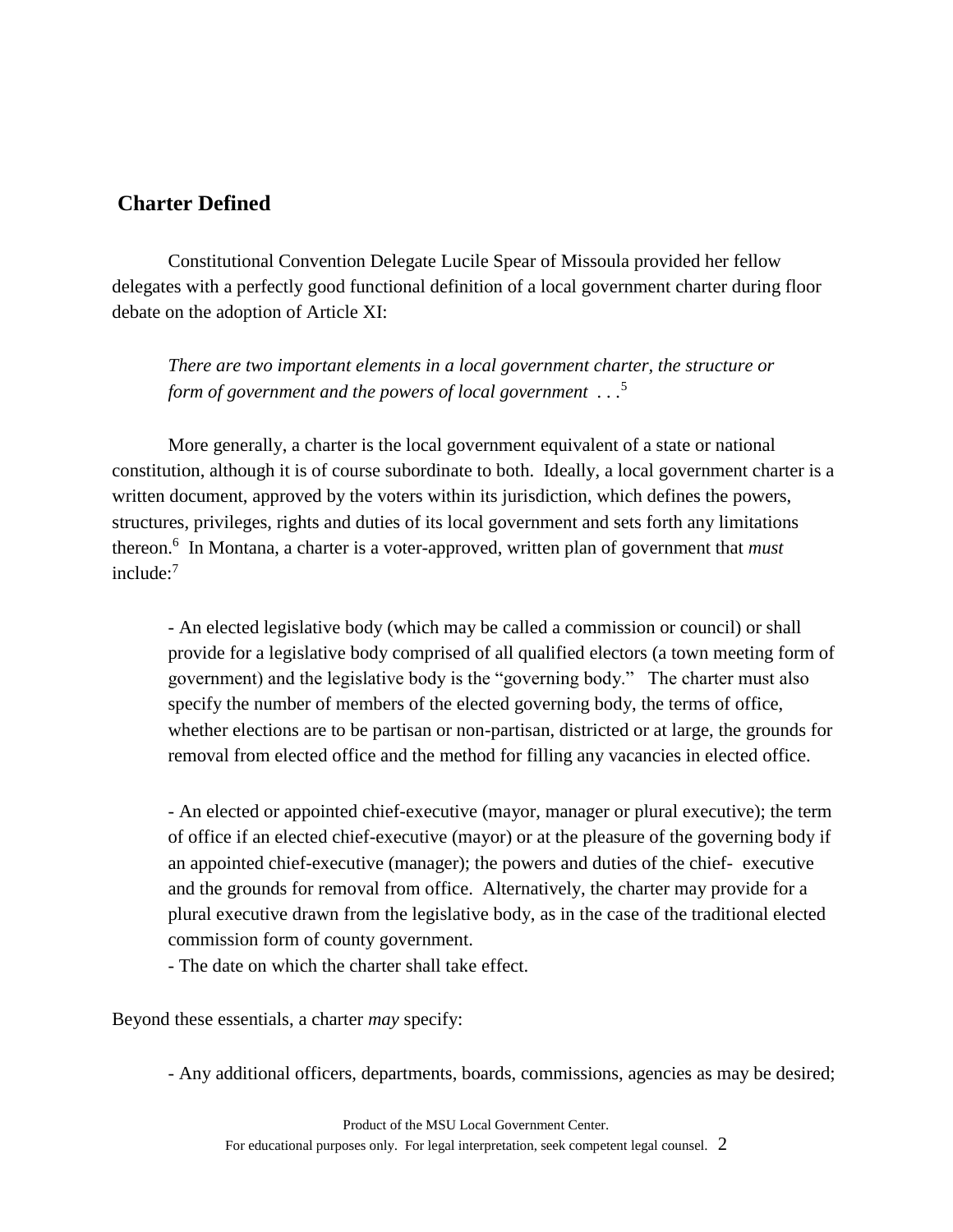- Any limitations or prohibitions on the local government's exercise of self-government powers (such as taxation limits) which are automatically acquired upon voter approval of the charter;

- Other provisions, even though not listed in state law, so long as they are not contrary to the constitution or law.

A local charter *may not* include:

- Provisions which conflict with state law establishing statutory prohibitions or limitations on the powers of self-governing units of local government;<sup>8</sup>

- Provisions establishing election, initiative or referendum procedures;

- Provisions establishing or modifying local court systems.

Finally, charters may only be amended with voter approval, as required by state law.<sup>9</sup>

## **Considerations in Charter Adoption**

There are two primary charter characteristics that deserve the particular consideration of those who seek to draft a local government charter as well as those who must decide whether or not to vote for the proposed charter. The first of these considerations is the automatic acquisition of self-government powers that goes along with charter adoption. The second important consideration is the structural form of the local government included in the charter. Both considerations are reviewed here briefly.

*Self-Government Powers*. Because the nature of self-government powers is considered in some detail in the succeeding chapter, it is sufficient here to note that self-government powers generally expand the scope of local governing authority to include those powers, functions, services and structures not otherwise prohibited by state law. For example, under its selfgovernment charter the City of Libby is enabled to operate an electric utility which it would not be legally authorized to do if it did not have self-government powers. Similarly, the City of Billings provides a broader array of services than would otherwise be permitted without the selfgoverning powers conveyed by its charter.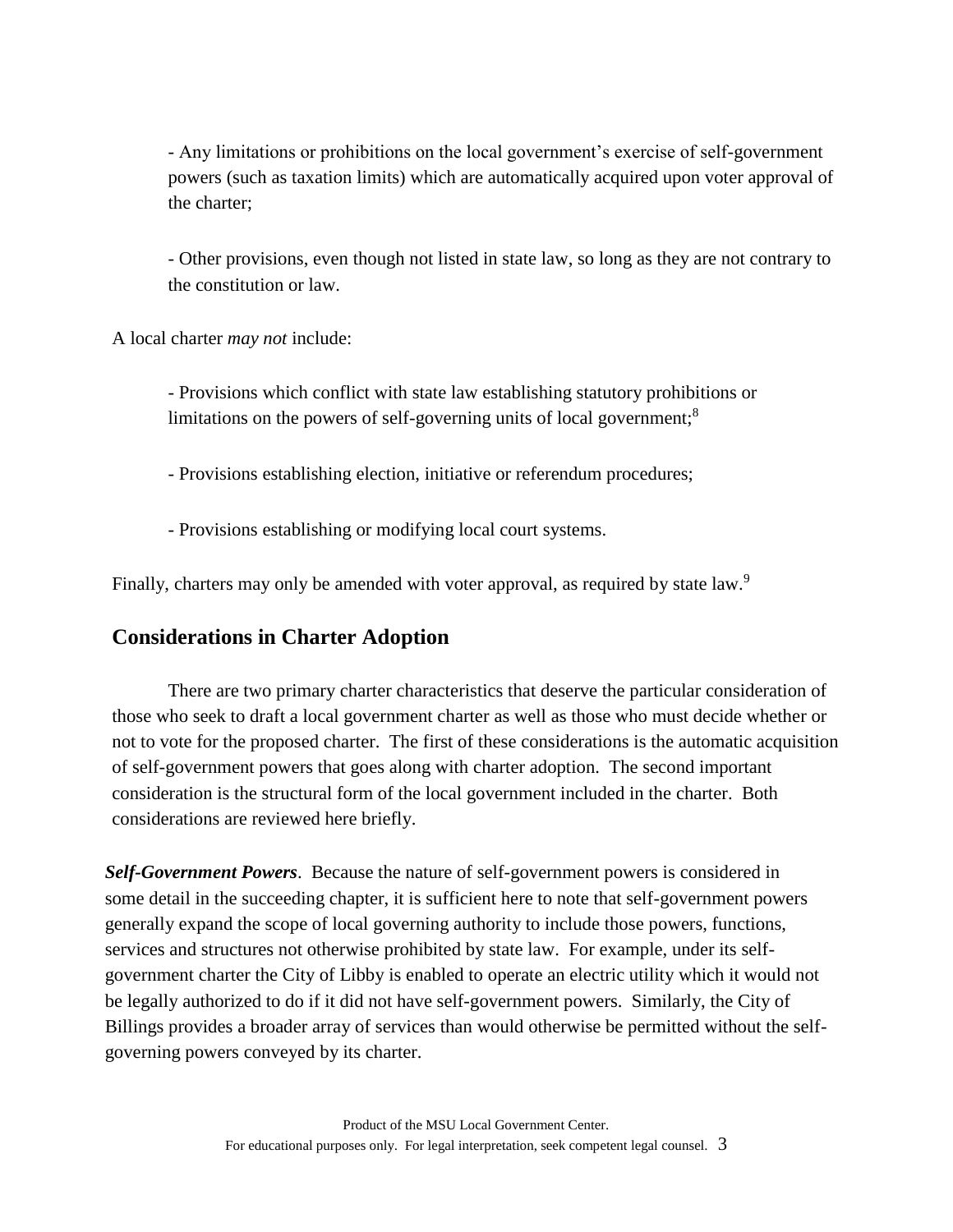Because self-government powers are gained automatically at charter adoption it is especially important to consider carefully what, if any, limitations on these expanded governing powers might appropriately be specified in the local charter. While most charters include no such limitations, many do. (See Table 3-1 below). The most commonly included limitation written into charters has been a limitation on the taxing authority of the local government. Even though the legislature has, since the adoption of the 1972 Montana Constitution, increasingly limited the taxing authority of local governments,  $10$  a number of charters have nevertheless included quite specific taxing limitations, such as: specific property tax mill levy limits (Billings); limiting taxation authority to that of "general powers" local governments, ( i.e. those local government units without self-government powers); or requiring voter approval of any new taxes (Anaconda-Deer Lodge).

Arguably, therefore, one of the most important characteristics and advantages of a charter is the enumeration of any specific constraints on a local government's governing authority. A charter can and should reflect any limitations thought to be necessary by a community wishing to gain the inherent but indeterminate flexibility of self-government powers. Those communities which might wish to acquire a greater degree of local flexibility by acquiring self-governing powers but without benefit of a charter would, as a consequence, be unable to impose any local limitations on the governing powers of their municipal or county government.<sup>11</sup> Moreover, even if the community finds no particular reason to impose limitations on their local government at the time the charter is adopted, having a voter approved charter facilitates the incorporation of any future limitations thought necessary by means of a voter approved amendment. We note that while one county charter and one municipal charter have been abandoned<sup>12</sup> and at least nine of the 35 charters currently in effect have been amended by their voters.

*Structural Plan of the Local Government.* As noted above, the adoption of a charter creates a statutorily defined alternative "form" of local government even though the structural characteristics of that government set forth in the charter may simply replicate any one of the five familiar forms of local government whose structures are mandated in state law and which include the: commission, commission-chairman, commission-executive, commission-manager, and townmeeting forms.<sup>13</sup> The principal advantage of detailing in a charter the structural characteristics and working relationships of the preferred form of local government is the improved clarity of roles and responsibilities of the legislative and executive branches of the local government. Absent a charter, local officials must depend upon their interpretation of the inherently ambiguous general statutes which provide the legal basis for the structures and responsibilities of each form of government. As a consequence, a substantial degree of uncertainty, even conflict, plagues commissioners, council members, mayors and managers concerning their proper roles, responsibilities and the appropriate relationship between the legislative and executive branches in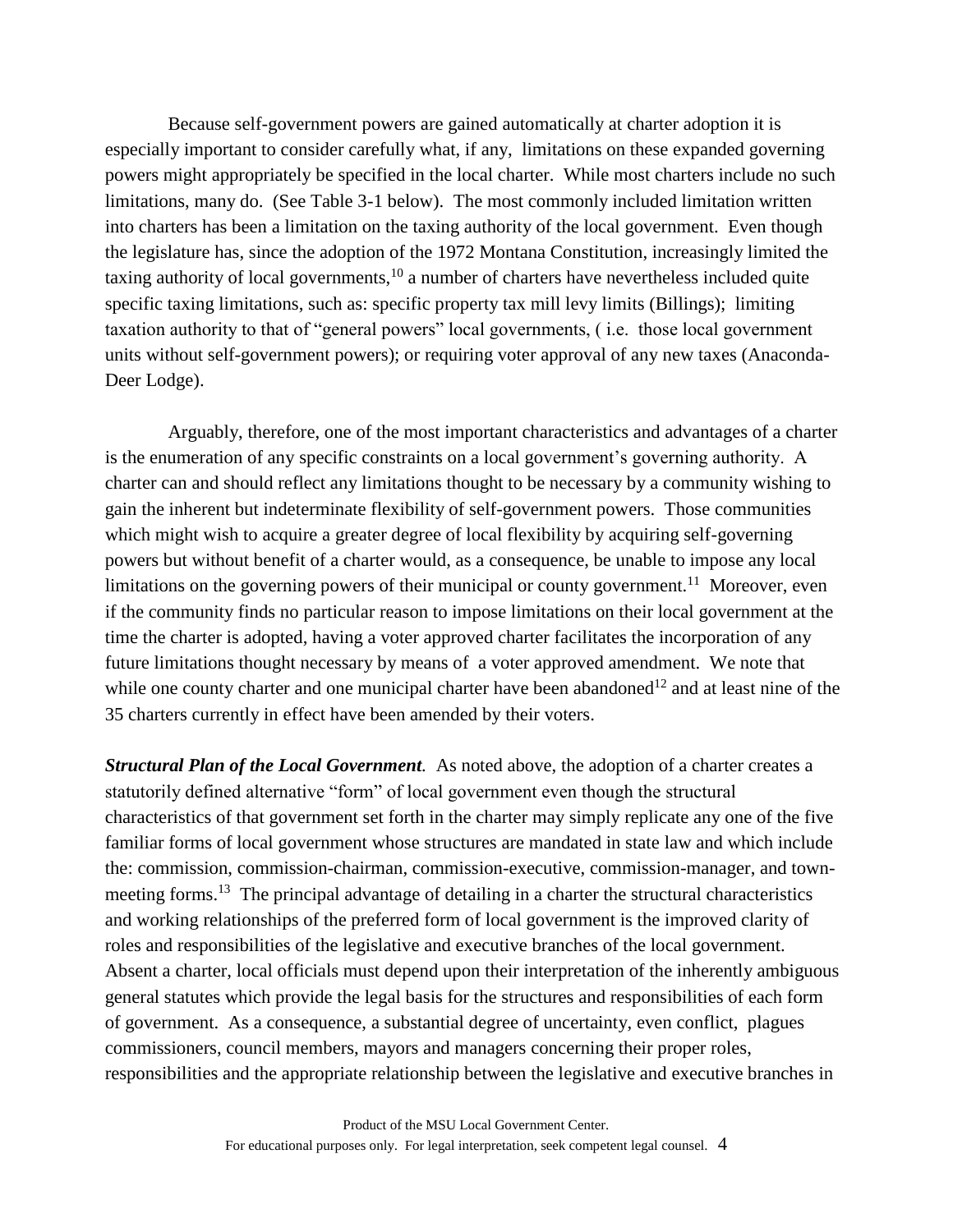the statutory version of their local government.

A well written charter can and should define in detail the expected roles, responsibilities and relationships of and between the commission, the chief executive and the several departments. In doing so, the local charter itself (rather than the less than "user friendly" law books) becomes the primary source document in educating newly elected officials, and perhaps reminding even experienced local officials and the community at large, concerning the expected roles and responsibilities of elected officials. In this regard, it is important to recall that, "Charter provisions establishing executive, legislative, and administrative structure and organization are superior to statutory provisions."<sup>14</sup>

A detailed discussion of the advantages and disadvantages of the various structures and relationships of each of the forms of local government is provided in Chapter 1.

## **Charter Characteristics**

Table 3-1 below compares the structural characteristics of local government that have been incorporated into the state's 35 self-government charters. What follows here is a brief narrative highlighting some of the more salient characteristics detailed below.

First, we note that all but eight of the 35 local government charters now in effect in Montana have been the result of Local Government Review. Laurel, Libby, Lima, Red Lodge Troy, West Yellowstone and Whitefish successfully sought self-governing powers by means of charter adoption *outside* of the Voter Review process, generally to accomplish a local goal otherwise not possible to achieve as a "general powers" government.<sup>15</sup>

Eight of the now existing charters were adopted during the first and mandatory Voter Review cycle; only two gained approval in the 1986 cycle; eight were approved in the 1994- 1996 cycle and in the 2004-2006 cycle nine new charters were adopted. Here too we should note that 28 (80 percent) of the 35 charter governments are located in the western half of the state where one might expect to encounter the greatest community and local government stress associated with the rapid population growth experienced in western Montana during the several past decades.

In passing, its is perhaps noteworthy that only three (5 percent) of Montana's 56 county governments (including the two consolidated governments) now operate with a self-government charter, whereas some 32 (25 percent) of the state's municipalities now operate with a charter. Ironically, it would seem that, of the several forms of local government possible in Montana (and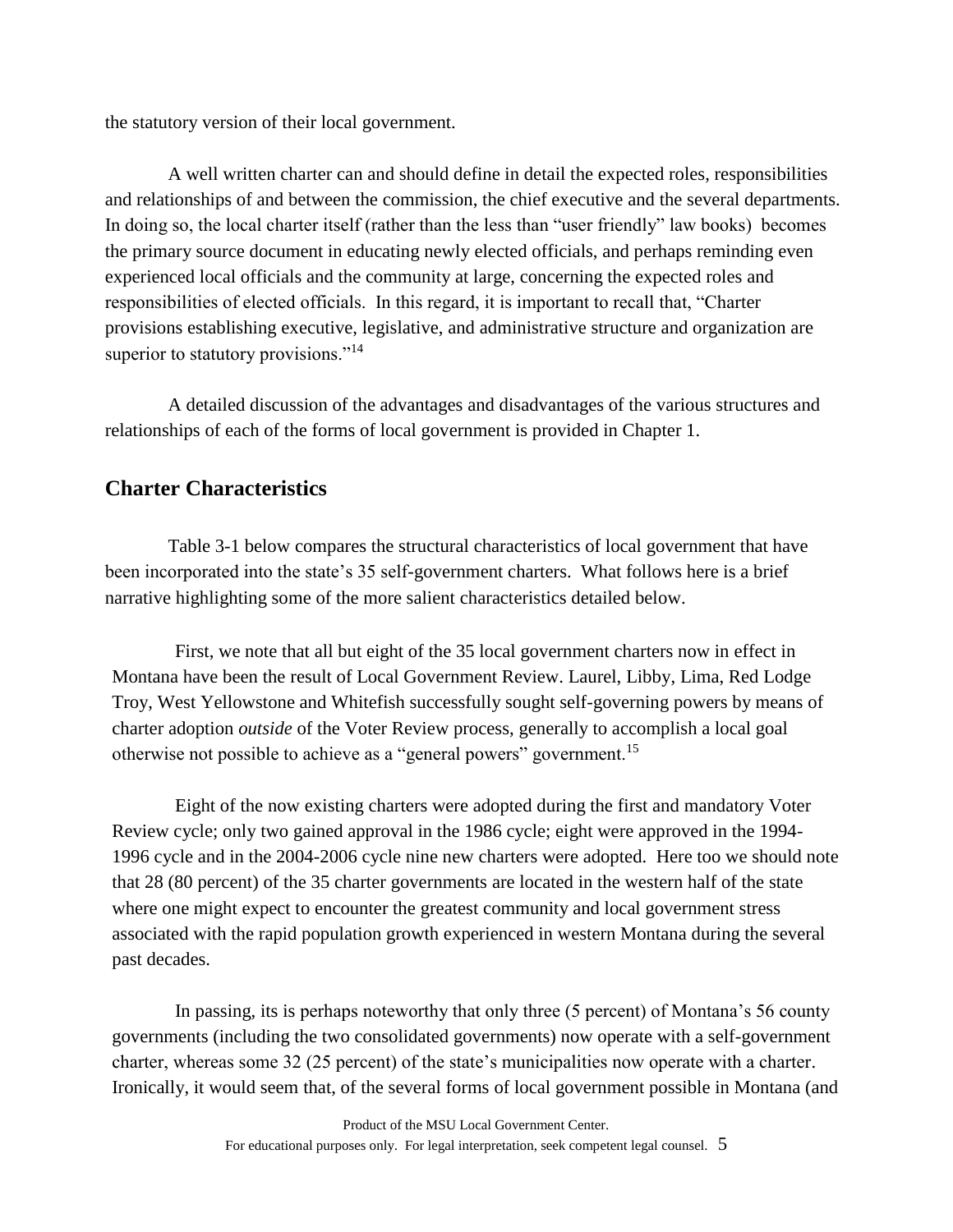nationally for that matter) none would benefit more from clarification of governmental roles, responsibilities and relationships than the familiar and even venerated commission form of Montana county government.<sup>16</sup> Given the fact that Montana voters have approved only four of the 63 county charter proposals that have been placed on the ballot during the four cycles of Local Government Review, one of which was repealed (Madison County), we can only infer that the familiar courthouse structures of county government are generally trusted by their voters who apparently view them as generally adequate to deal with the modern problems that counties must confront.

With respect to electoral requirements, it is perhaps a bit surprising that half of the charters call for continuation of electoral districts wherein the candidate must reside, as a qualification for election to the governing body. Interestingly, two of these eleven communities also elect one council/commission member at large, in addition to the election of the remaining members by ward. Perhaps less surprising is the uniform abandonment of partisan elections in all of the municipal charters. On the other hand, few would have guessed that a Montana county government, and perhaps especially the Butte-Silver Bow government, would abandon the election of local officials by party label. Yet, all three county charters now call for non-partisan elections for both the commissioners, the chief executive officers and the elected department heads.

Finally, we note that the majority of charters impose a taxing limitation of some kind on their local government. Most typically, the charter limits the property tax mill levy to a specific amount or to the statutory mill levy limit of a local government possessing only "general powers."

In the appendix following this chapter are examples of self-government charters for each of the five forms of local governments encountered in Montana. Most of these sample charters are modified versions of charters which have been adopted by county or municipal governments in Montana. The modifications include deletion of any reference to the names of local governments and deletion of any locally imposed limitations imposed upon self-government powers. Additional minor changes were made to correct spelling or non-standard language usage.

These charter examples are not offered as literal models to be replicated by others but, rather, are intended to demonstrate the charter writing results accomplished by previous study commissions.

 $\overline{a}$ 

<sup>1.</sup> First encoded in 1975 at 47A-3-208, R.C.M.

<sup>2.</sup> In fact, 37 local governments in Montana have actually adopted self-government charters. In 1982, the voters in